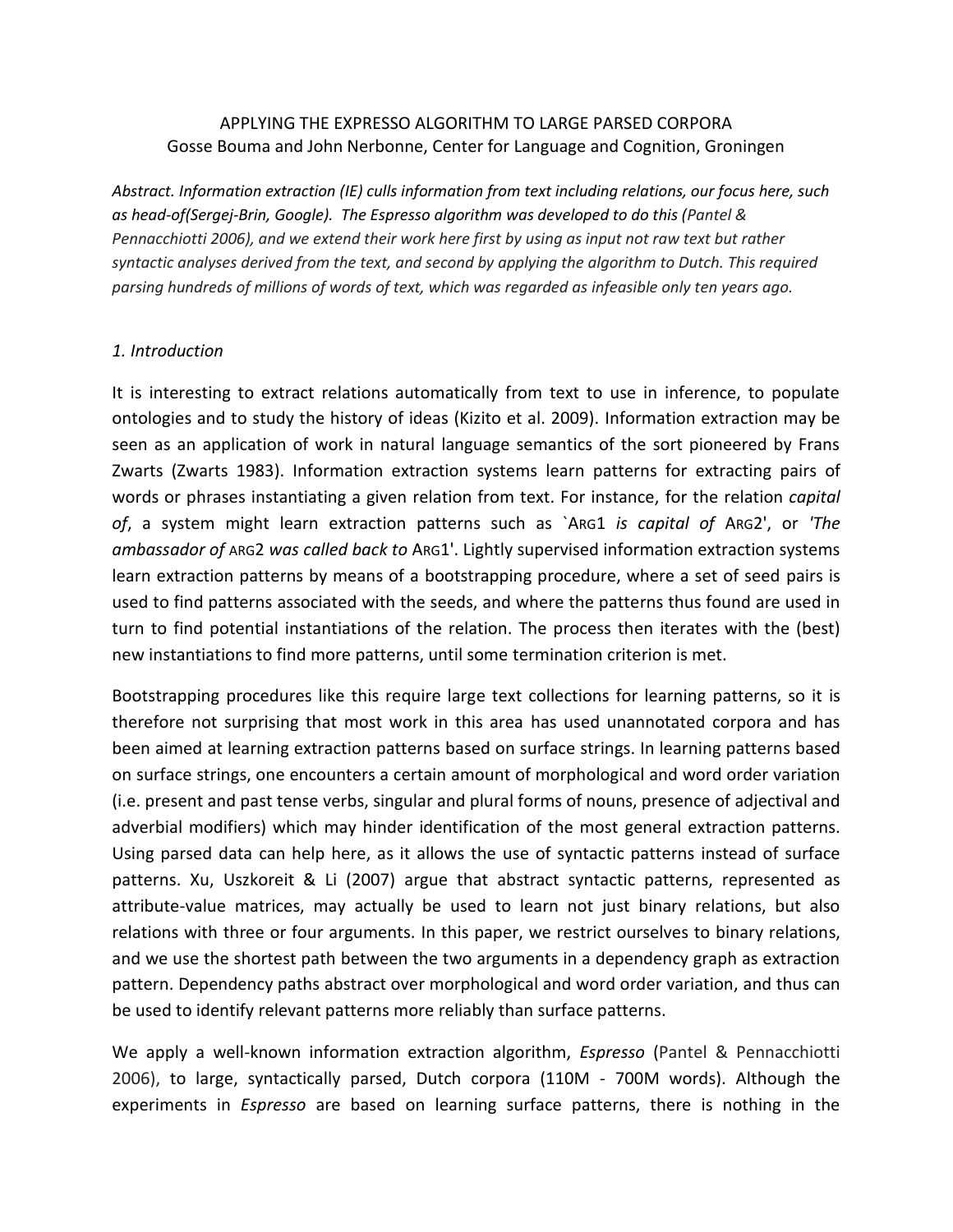algorithm which requires this, and thus using dependency paths instead of surface strings is relatively straightforward, except of course for the amount of additional cpu time required for parsing large text collections.

We show that applying the *Espresso*-algorithm to a parsed version of Dutch Wikipedia (110M words) allows us to obtain state of the art results for learning the *part-whole* relation. Next, we discuss a number of experiments in learning relations between named entities (*politician political party, soccer player - club, company owner - company, institute - location*) based on a large corpus of newspaper text and Wikipedia (700 M words). Accuracies vary from 97% for the *politicians - political party* relation to only 30% for the *soccer player - club* relation. In the latter case, accuracy can be improved significantly by requiring that the arguments of extracted instance pairs must be distributionally similar to seeds or previously extracted instance pairs.

# *2. Corpora and Parser*

Alpino (Van Noord 2006) is a wide-coverage, robust, parser for Dutch. Its grammar is designed following ideas of Head-driven Phrase Structure Grammar (Pollard & Sag 1994). It uses a maximum-entropy model for statistical disambiguation, and coverage has been increased over the years by means of semi-automatic extension of the lexicon based on error-mining (Van Noord 2004). Efficiency is improved by using a part-of-speech tagger to filter out unlikely POS tags before parsing (Prins & Van Noord 2001) , and by means of a technique which filters unlikely derivations based on statistics collected from automatically parsed corpora (van Noord 2009).

Alpino has been used as a crucial component in *Joost*, a question-answering system for Dutch (Bouma et al. 2005). Joost has been used in the CLEF evaluation campaigns, where it achieved the best results for Dutch, and it has also been used to develop a QA system for Dutch Wikipedia, and as part of an interactive, multimodal, medical QA system (Tiong Kim Sang, Bouma & de Rijke 2005; Fahmi 2009). Whereas most QA systems only use parsing to analyze the question and sometimes to analyze text snippets returned by the IR component, we used Alpino to parse the complete text collections used for all of these systems (80M, 110M, and 2M words, respectively). The benefits are that syntactic information can be used to optimize the IR process, and that off-line answer extraction can be based on dependency patterns. Jijkoun, Mur & de Rijke (2004) show, for instance, that both the recall and the precision of patterns for extracting answers off-line improve if patterns are dependency paths, instead of surface strings. Fahmi (2009) argues that syntactic information is crucial for identifying the complex noun phrases that are the arguments of medical relations (*cause, symptom, treatment*).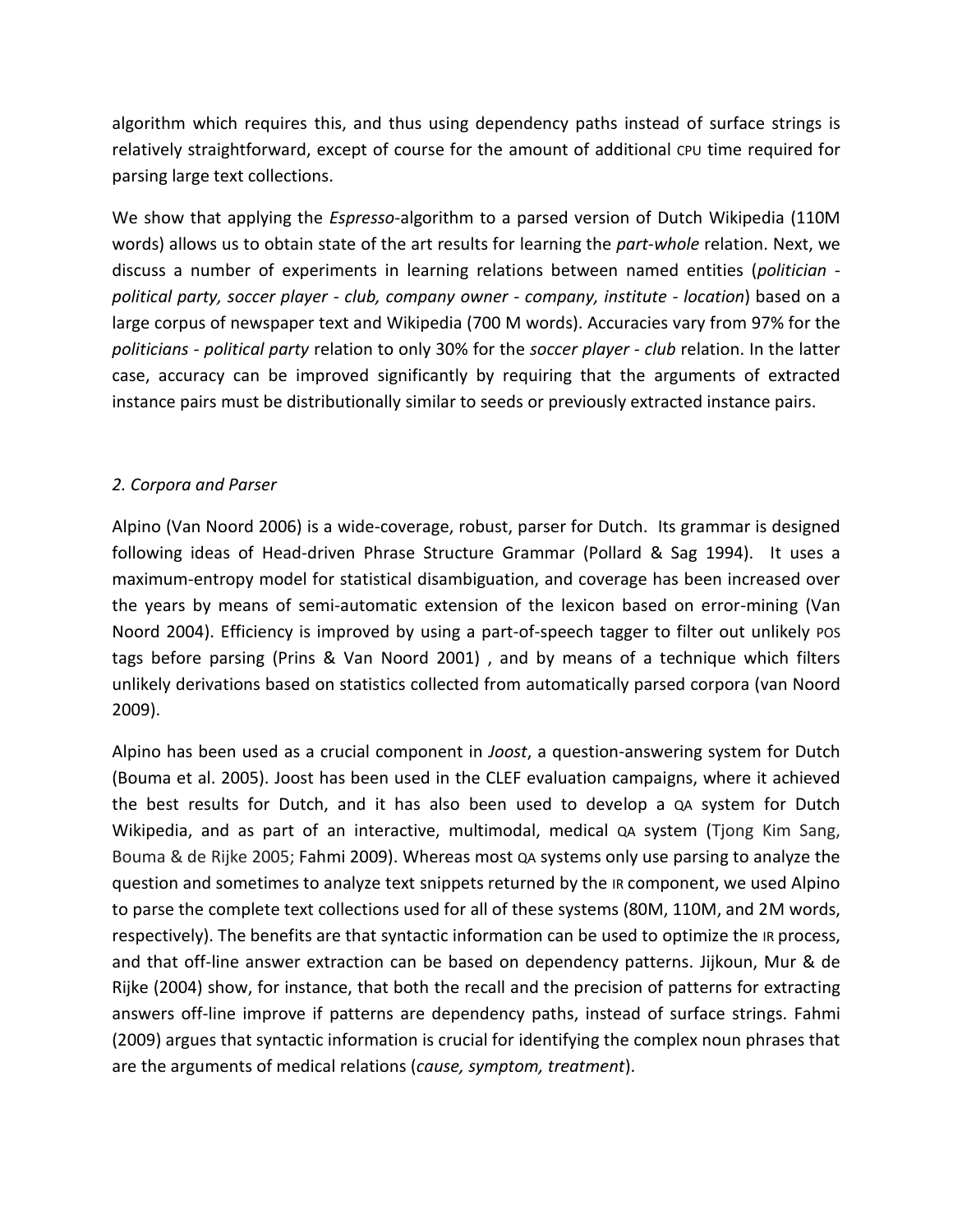Although wide-coverage, robust, statistical parsers exist for a number of languages, it is often simply taken for granted that these are not fast or robust enough for processing the large volumes of text that are required in IE applications. Pantel, Ravichandran & Hovy (2004) observe that full parsing of a 15 GB corpus<sup>1</sup> would require 54 days of processing by a dependency parser, and 5.8 years of processing for an (unidentified) syntactic parser. Given the availability of a large cluster of CPU's (for instance by means of a grid or a cloud computing service), this objection is beginning to lose its force. The corpora used in the experiments below have all been parsed by the Alpino parser. The high-performance cluster of the University of Groningen<sup>2</sup> was used to run large numbers of jobs in parallel, thus making the task practically feasible.

### *3. The Espresso Algorithm*

l

We adopted *Espresso* (Pantel & Pennacchiotti 2006), a lightly supervised algorithm that is initialized using a small set of seed pairs as an IE algorithm. Pantel & Pennacchiotti (2006) show that their method achieves state-of-the-art performance when initialized with relatively small seed sets over the Acquaint corpus (~6M words). Recall is improved with web search queries as additional source of information. We adopt the *Espresso* method for computing pattern and instance reliability. Instead of working with unannotated data, we apply this method to parsed corpora.

In *Espresso*, the reliability of a pattern *p*, *rπ(p)*, given a set of instance pairs *I*, is computed as the average strength of association with each instance pair *i*, weighted by instance reliability, *rι(i)*:

$$
(1) \qquad r_{\pi}(p) = \frac{\sum_{i \in I} \left( \frac{pmi(i,p)}{\max_{pmi}} \times r_{\iota}(i) \right)}{|I|}
$$

In this equation, *pmi(i,p)* is the pointwise mutual information score (Church & Hanks 1990) between a pattern, p (e.g., part-of), and an instance pair *i* (e.g., *engine-car*), and *max*<sub>omi</sub> is the maximum PMI score between all patterns and instances. The reliability of the seed pairs used to initialize the process is set to 1.

The top-k most reliable patterns are selected to find new instances. The reliability of an instance pair *i*, *rι(i)* is:

 $1$  Corpus size is usually reported in number of words or sentences. We were not able to determine the number of words in this corpus.

<sup>&</sup>lt;sup>2</sup> Accessible at [http://www.rug.nl/cit/hpcv/faciliteiten/HPCCluster.](http://www.rug.nl/cit/hpcv/faciliteiten/HPCCluster) It takes approximately 1 week to parse 100M words of text on this 400-node cluster. Processing times fluctuate strongly, depending on the number of scheduled jobs.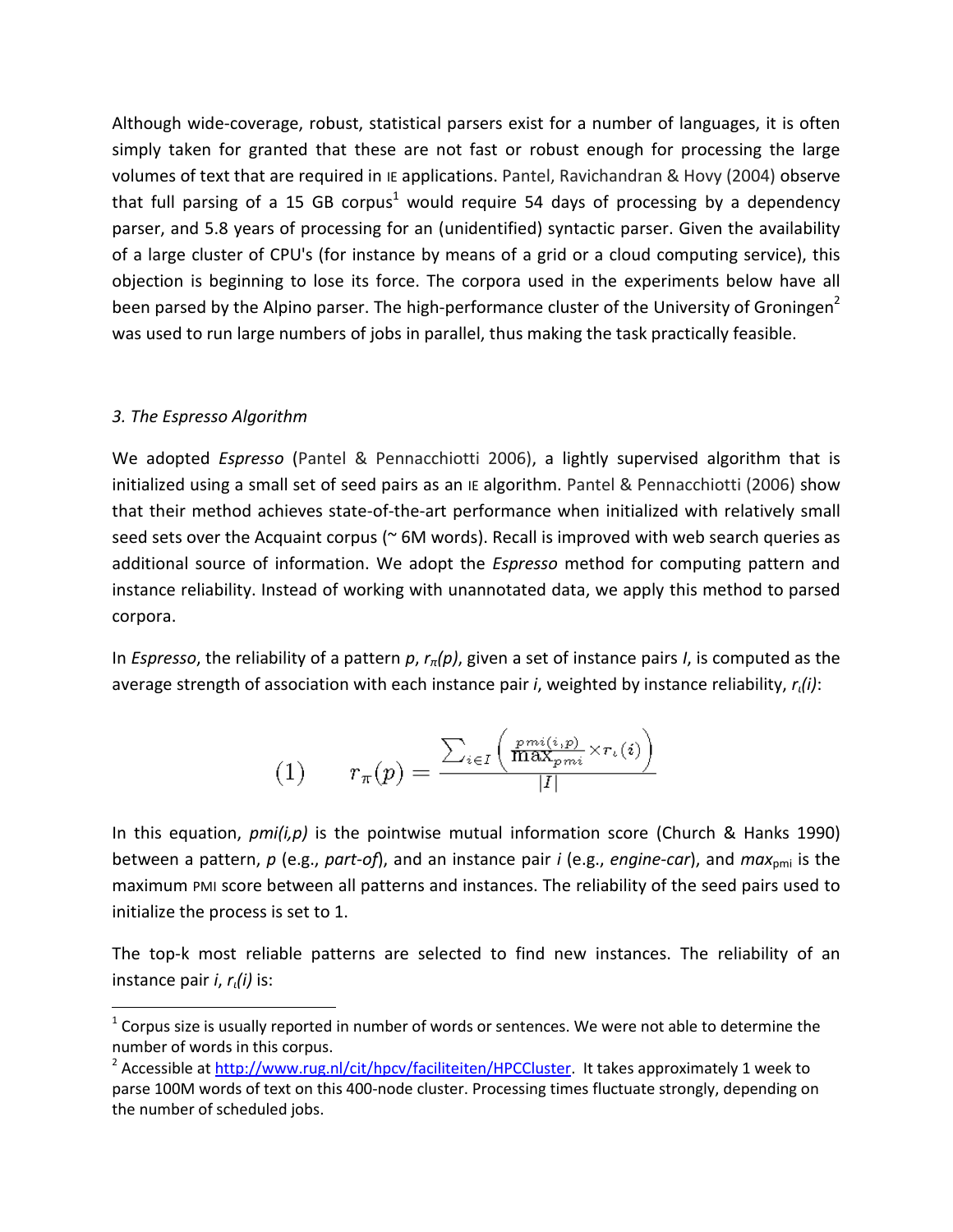$$
(2) \qquad r_{\iota}(i) = \frac{\sum_{p \in P} \left( \frac{p m i(i, p)}{\max_{p m i}} \times r_{\pi}(p) \right)}{|P|}
$$

The recursive discovery of patterns from instance pairs and instance pairs from patterns is repeated until a threshold number of patterns and/or instance pairs been extracted.

### *3.1 Pattern Creation*

Whereas Pantel & Pennacchiotti (2006) use surface strings as patterns, we used the (shortest) dependency path between (the root form of) two nominal words (i.e. nouns or proper names) as patterns. Given a dependency tree, we extract the information that two entities are connected by means of a dependency pattern. A dependency pattern in our implementation is the shortest path through the tree connecting two nodes, where the nodes themselves are replaced by placeholders ARG1 and ARG2.

For example, for the sentences in (3), Alpino produces the dependency trees given in Figures (1) and (2).

- (3) a. Begin volgend jaar treedt ook het Spaanse Telefónica tot Unisource toe Early next year, the Spanish Telefónica will also join Unisource
	- b. Alle delen van de planten bevatten alkaloïden en zijn daarmee giftig All parts of the plants contain alkaloids and therefore are poisonous



*Figure 1 Dependency tree for (3a).*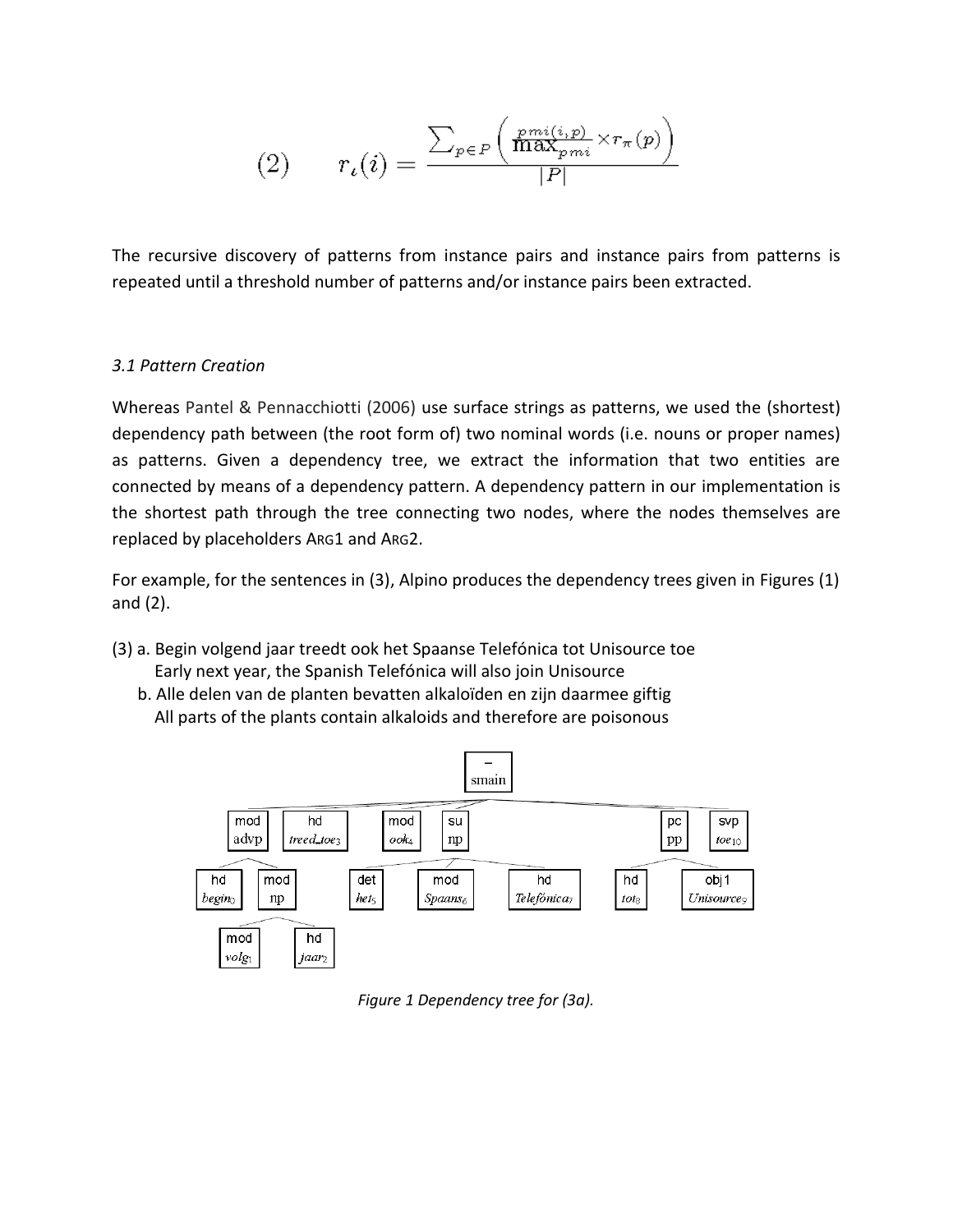

*Figure 2 Dependency tree for (3b)*

The dependency patterns connecting *Telefónica* and *Unisource* and *alkaloïde* and *plant*, respectively, are:

(4) a. ARG1*+su* ← *treed\_toe* → *pc+tot+obj1+*ARG2 b. ARG1*+obj1* ← *bevat* → *su+deel+mod+van+obj1+*ARG2

One advantage of using dependency paths over patterns based on surface strings, is that dependency paths are able to deal with word order variation. Note that this is especially relevant for languages like Dutch or German, where there is considerable word order freedom, as illustrated by the (somewhat abbreviated) grammatical variants of (3a) in (5).

- (5) a. Ook Telefónica treedt begin volgend jaar tot Unisource toe
	- b. Ook Telefónica treedt begin volgend jaar toe tot Unisource
	- c. Telefónica treedt begin volgend jaar ook toe tot Unisource
	- d. Begin volgend jaar treedt Telefónica toe tot Unisource

For surface-based approaches, each word order variant may lead to a separate pattern, whereas our method extracts the same dependency path in each case. Another advantage is that dependency paths often capture more of the relevant context than surface patterns. Note, for instance, that the verb stem in (3a) (*treedt*) precedes the subject, while a verbal particle (*toe*) follows the object. Surface based pattern extraction methods tend to concentrate on the string between the two arguments in a relation, and not always capture enough of the preceding or following context to obtain an accurate pattern. Finally, note that the preceding context contains an adverb, *ook*, and the name *Telefónica* is prefixed with a determiner and a modifier (*het Spaanse*), which most likely are not relevant for formulating an accurate pattern, and thus would have to be ignored somehow.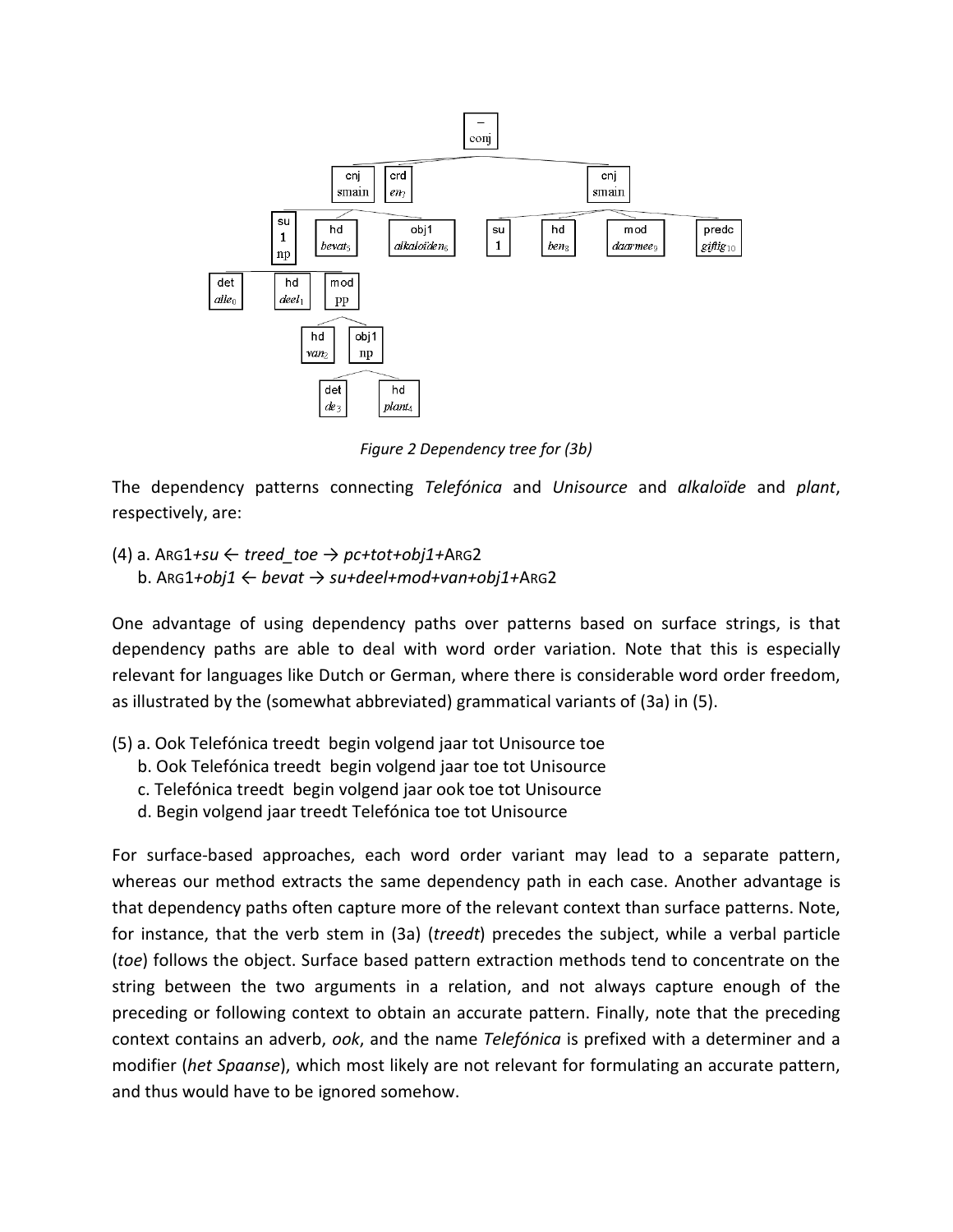Although dependency paths are more abstract than surface patterns, some spurious variation remains. One important source of variation in dependency patterns is coordination:

- (6) a. Unisource sloot eerder allianties met Telefónica en SITA
	- b. ARG1*+su* ← *sluit* → *obj1+alliantie+pc+met+obj1+en+cnj+*ARG2
	- c. Unisource sloot eerder een alliantie met Telefónica
	- d. ARG1*+su* ← *sluit* → *obj1+alliantie+pc+met+obj1+*ARG2

Note that (6a) and (6c) give rise to two different dependency patterns linking *Unisource* and *Telefónica*. In many scenarios, it is safe to ignore the fact that in (6a) *Telefónica* is part of a coordination inside a prepositional phrase which is a dependent of the verb. Therefore, we normalize such dependency paths by removing coordinations embedded in a longer dependency path. After normalization, the dependency pattern for sentence (6a) is identical to that of (6c). Note that this normalization does not apply to entities that are directly connected by means of a coordination, such as *Telefónica en SITA* in (6c). In those cases, we preserve the pattern ARG1*+cnj* ← *en* → *cnj+*ARG2. We observed that applying this normalization step reduces the number of unique dependency patterns by over 20%.

Stevenson & Greenwood (2009) compare various methods for using dependency tree information in pattern creation for IE. Methods extracting only *subject-verb-object* tuples have limited coverage, whereas methods extracting the minimal subtree containing both arguments suffer from lack of generality. Their *linked chain* method corresponds to our shortest path pattern extraction method, and performs well in an evaluation using the Wall Street Journal and biomedical data.

It should be noted that the *Espresso* algorithm requires that mutual information scores be known for instance pairs and for dependency patterns connecting these pairs. Thus, for any two entities (i.e. a noun or proper name) occurring in a given sentence in the corpus, we need to determine the shortest path connecting the two. For a sentence containing *N* entity denoting words, *N\*(N-1)* patterns are extracted. Statistics on the number of instance pairs, dependency patterns, and the combination of these two are given in Table 1. Wikipedia refers to a parsed version of a dump of Dutch Wikipedia (from June 2008). Wiki+News is a combination of the Wikipedia corpus with a large, 600M-word, newspaper corpus (Ordelman et al. 2007).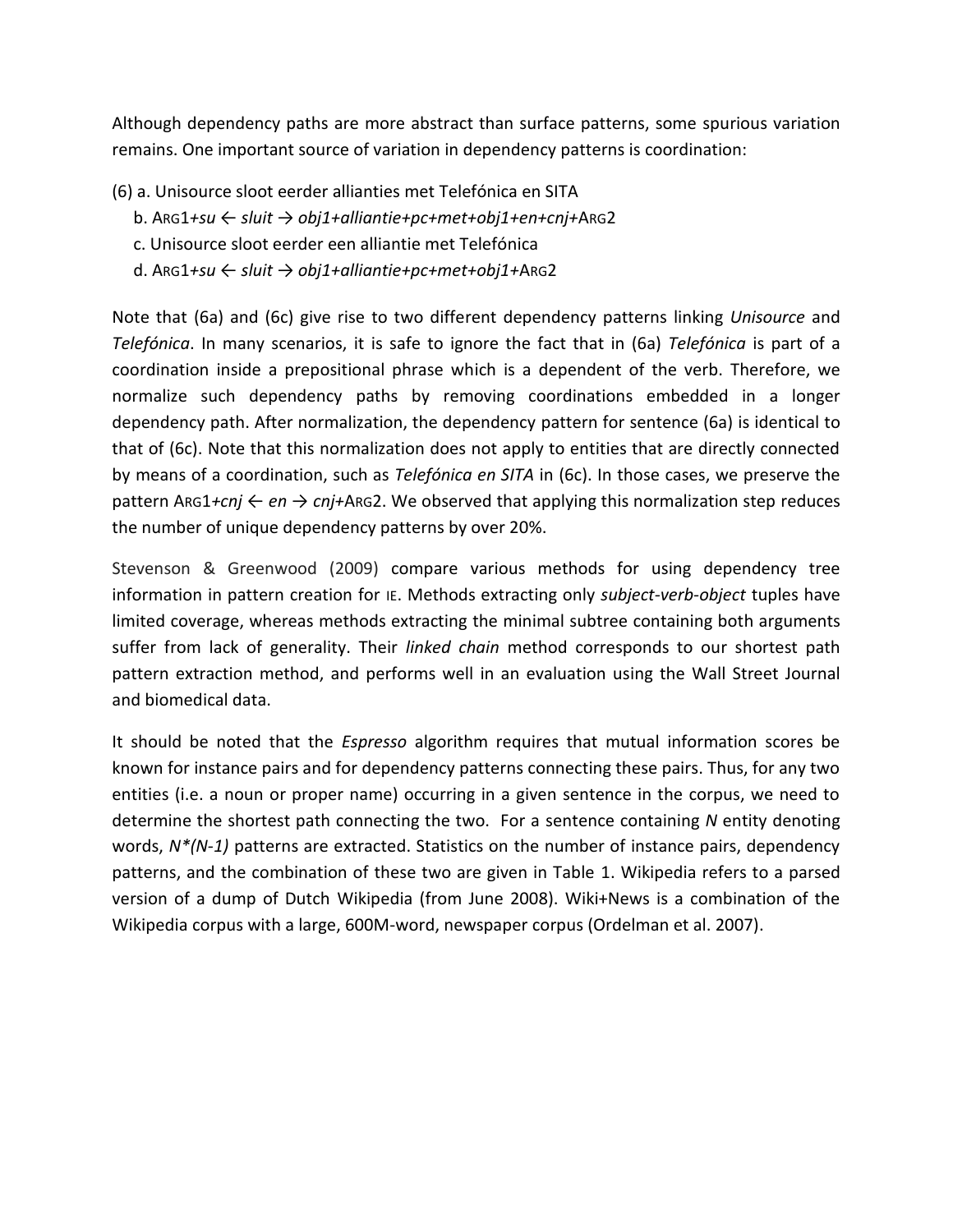|                              |               | Wikipedia | Wikipedia + News |        |  |
|------------------------------|---------------|-----------|------------------|--------|--|
|                              | all<br>unique |           | all              | unique |  |
| words (approx.)              | 110           |           | 700              |        |  |
| pairs                        | 67.7          | 35.6      | 299.5            | 116.5  |  |
| patterns                     | 67.7          | 10.8      | 299.5            | 47.6   |  |
| pair-patterns                | 67.7          | 51.3      | 299.5            | 225.2  |  |
| pairs $(f \geq 2)$           | 38.7          | 6.6       | 211.4            | 28.3   |  |
| patterns ( $f \geq 2$ )      | 59.7          | 2.9       | 264.9            | 12.9   |  |
| pair-patterns ( $f \geq 2$ ) | 20.0          | 3.6       | 96.6             | 22.2   |  |

*Table 1 Pairs and patterns extracted, in millions. The last three lines give statistics for the data remaining after applying a minimum frequency cut-off of 2.*

As mutual information scores for low frequency events tend to be inaccurate, we only considered instance pairs, dependency patterns, and combinations of these, with a minimum frequency of 2. Pantel & Pennacchiotti (2006) use a discounting factor to correct for the overestimation of infrequent events by PMI. Using a discounting factor did not improve accuracy over using a frequency cut-off in our experiments.

The amount of data we have at our disposal exceeds the amount of data used by other researchers who have explored parsed data for related tasks, such as paraphrase learning or acquisition of taxonomic information. Lin & Pantel (2001), for instance, use 1 Gb of text parsed with Minipar (Lin 2003) from which they extract 7M dependency paths and 200K unique paths, for learning paraphrases. Snow, Jurafsky & Ng (2005) use a newswire corpus of 7M sentences, from which they extract 700K unique noun pairs, for learning hypernyms. McCarthy, Koeling, Weeds & Carroll (2007) use 90M words from the written portion of the British National Corpus, parsed with RASP (Briscoe & Carroll 2002) to construct a thesaurus for learning predominant word senses. Padó & Lapata (2007), finally, use all of the 100M words from the BNC parsed with Minipar for a range of lexical semantic acquisition tasks.

# *4. Learning Part-Whole Pairs*

In our first experiment, we used the *Espresso* algorithm to extract pairs instantiating the *partwhole* relation from the parsed version of Dutch Wikipedia. Automatic extraction of *part-whole* pairs for English is well-studied (Berland & Charniak 1999; Girju, Badulescu & Moldovan 2006), and is also used by Pantel & Pennacchiotti (2006) for evaluating their algorithm. The part-whole relation is actually quite heterogeneous (Keet 2006), and covers at least the following subcases: *contained-in, located-in, member-of, structural part-of* and *subquantity-of*. We were particularly interested in the question how the presence of instance pairs representing the different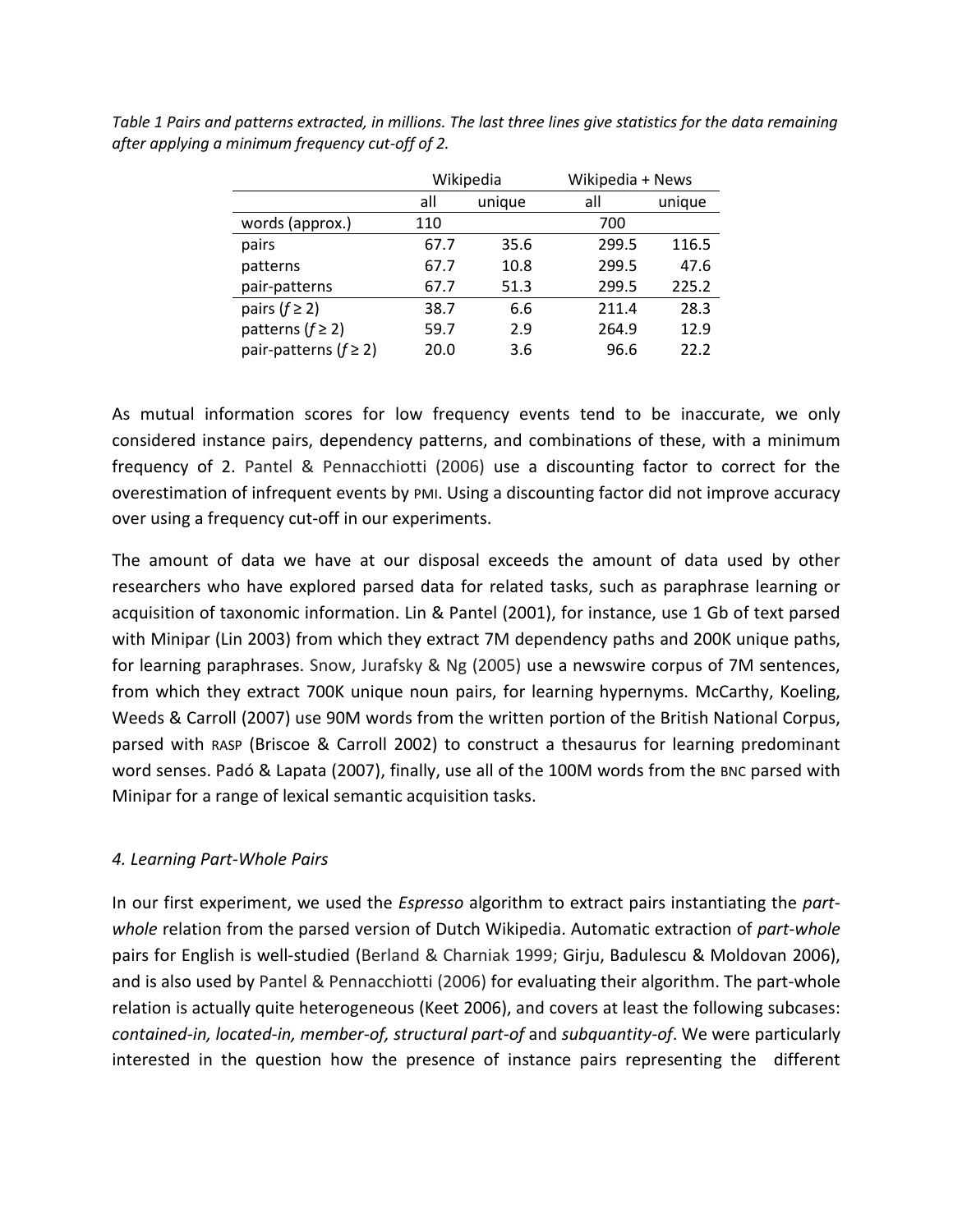subrelations influences the accuracy of results, and more in general, in the question how the choice of seeds influences results.

The "general" seed list for learning the part-whole relation contains instance pairs representing each of the subtypes. Examples of the seeds we used are given in Table 2. In addition, we constructed seed lists where all instance pairs were chosen from one subtype of the part-whole relation only. All seed lists contained 20 instance pairs.

*Table 2 Sample seeds used for learning the part-whole relation, and their frequency in the corpus*

| Part                     | Whole                        | Frequency | Type           |
|--------------------------|------------------------------|-----------|----------------|
| beeld 'statue'           | kerk 'church'                | 120       | contain        |
| abdij 'abbey'            | gemeente 'community'         | 36        | located        |
| club 'club'              | voetbal bond 'soccer league' |           | $178$ member   |
| geheugen 'memory'        | computer 'computer'          | 14        | structural     |
| <i>alcohol</i> 'alcohol' | bier 'beer'                  |           | 28 subquantity |

The results of learning the part-whole relation on the Wikipedia corpus are given in Table 3. *Espresso* parameters were set as in Pantel & Pennacchiotti (2006), i.e. initially, the 10 most reliable patterns are selected, and one pattern is added per iteration. The instance threshold (i.e. the number of instances preserved for the next round) is incremented by 100 in each round. We evaluated after each iteration, until the 5th round (i.e. approximately 500 instances).

*Table 3 Accuracy (per iteration) for learning the part-whole relation using a seed list composed of all types (general), and seed lists representing each of the subtypes.*

|   | general | member | subquantity | contains | structural | location |
|---|---------|--------|-------------|----------|------------|----------|
|   | 0.705   | 0.627  | 0.571       | 0.645    | 0.598      | 0.723    |
| 2 | 0.758   | 0.623  | 0.608       | 0.624    | 0.608      | 0.752    |
| 3 | 0.739   | 0.650  | 0.632       | 0.635    | 0.633      | 0.739    |
| 4 | 0.723   | 0.662  | 0.621       | 0.623    | 0.624      | 0.722    |
| 5 | 0.710   | 0.680  | 0.601       | 0.602    | 0.600      | 0.704    |

Some examples (translated to English) of instance pairs found by the *general* seeds are: *island lake, protein - membrane, recommendation - report, actor - movie, picture - cover, descendant family, altar - chapel, bacteria - digestive system, base player - band* and *batallion - brigade*.

The results in Table 3 suggest that the highest accuracy is achieved when the seed list is mixed, but also that the *member-of* and *located-in* seeds give rise to almost equally high accuracy figures. Note that for evaluating the results obtained by using a specialized seed list, all partwhole instances where counted as correct, not only instances corresponding to the relation represented by the seed list. In fact, all seed lists lead to results in which all subtypes are represented, although sometimes there is a strong bias towards specific subtypes.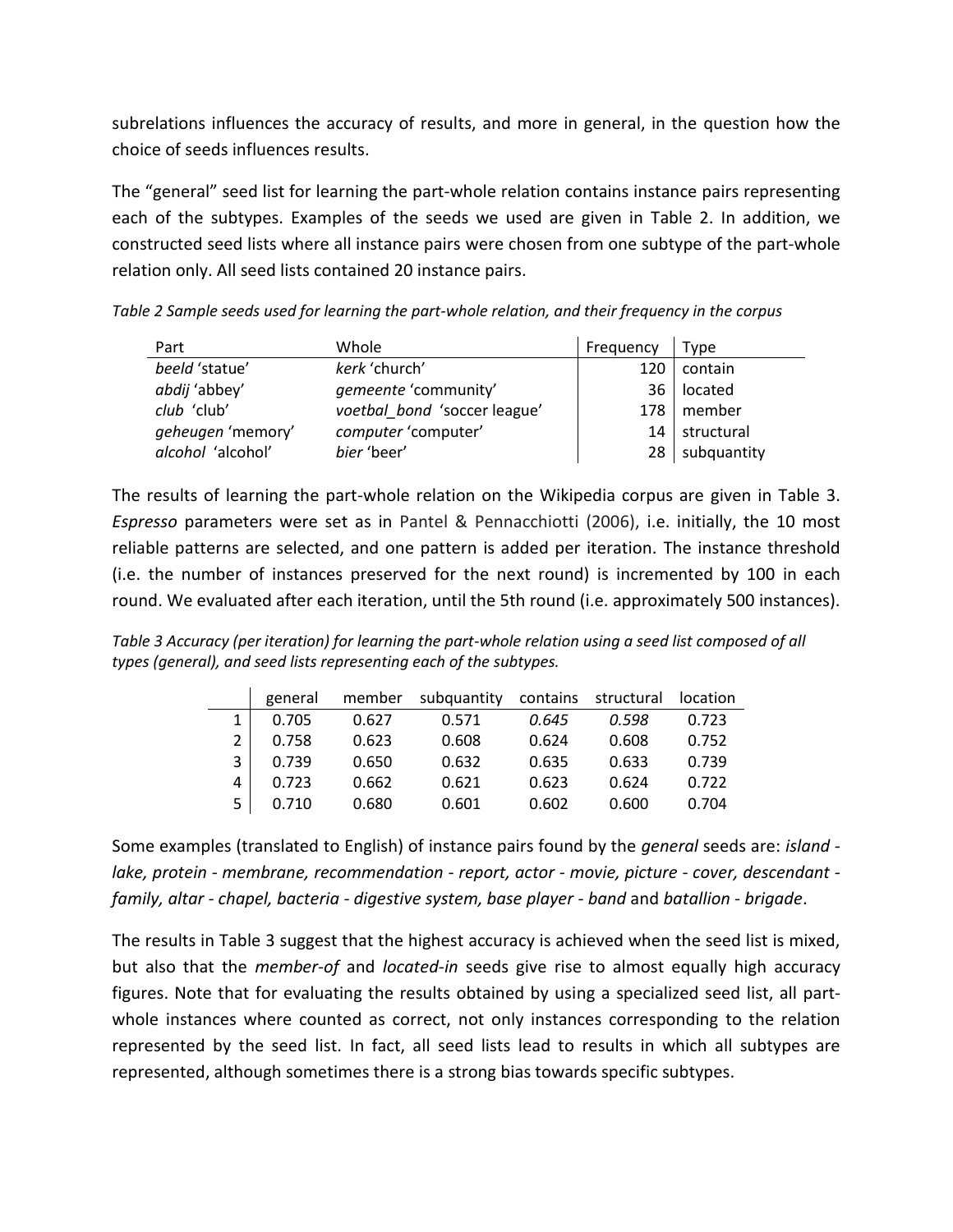Closer inspection of these results showed that after 5 iterations, the runs initialized with seeds representing the *sub-quantity-of*, *contained-in*, and *structural part-of* relation, respectively, were highly similar. That is, 490 pairs were present in all three runs, and were ranked in almost the same order (leading to a Spearman rank correlation in the range of  $\rho$  = 0.89-0.93 between the respective outputs). These three seed lists also led to discovery of a substantial number of common and prototypical part-whole dependency patterns such as *W bevat P* ('W contains P'), *W omvat P* ('W comprises P')} and *P is onderdeel van W* ('P is part of W'). The most distinct results were obtained by the *located-in* and *member-of* seeds, with hardly any overlap in instances with the other results. The patterns learned by bootstrapping from the *located-in* and *member-of* seeds are more or less characteristic for these relations only. Examples of such patterns for the *located-in* relation include: *P bevindt zich in W* ('P is located in W'), *P ligt in W* ('P lies in W'), *P staat in W* ('P stands in W'), P bouwt op W ( 'P builds on W') and for the *member-of* relation: *P is lid van W* ('P is member of W'), *P richt W op* ('P founds W'), and *P verlaat* W ('P leaves W').

It has been observed that the results of experiments involving bootstrapping from seeds depend heavily on the choice of seeds (McIntosh & Curran 2009). We therefore also compared the output of runs initialized with different general seed lists with the results for specific subtypes. To this end, we created five sets of general seed lists for Dutch, each time picking four seeds from each of the subtypes. In two cases, the resulting output correlated very strongly with that of the run for *located-in* (Spearman rank correlation of ρ=0.93), in the three other cases the output correlated with the output of the three runs for *contained-in, subquantity-of*, and *structural part-of* (rank correlations of ρ=0.89-0.93).

We conclude from these findings that *member-of* and *located-in* are (linguistically) clearly different from the other part-whole relations. Furthermore, when starting from a mixed seed list, it is unpredictable in which direction the outcome converges. This could be seen as a subtle form of *semantic drift*, where it is not the case that the accuracy of results decreases strongly, but where there nevertheless is a strong bias towards patterns and instances representative for only a certain subtype of a given relation.

# *5. Learning Relations between Named Entities*

Frequent question types for QA systems often ask for a named entity in a specific relation to some other named entity, i.e. *what is the capital of Togo?, for which club does David Beckham play?, which company is owned by Ted Turner?*, or *in which city does one find the Centre Pompidou?* Some QA systems (Soubbotin & Soubbotin 2002; Fleischman, Hovy & Echihabi 2003; Mur 2008) have used techniques for mining all potential instantiations of such relations from a corpus beforehand, using hand crafted extraction patterns or IE techniques similar to *Espresso*.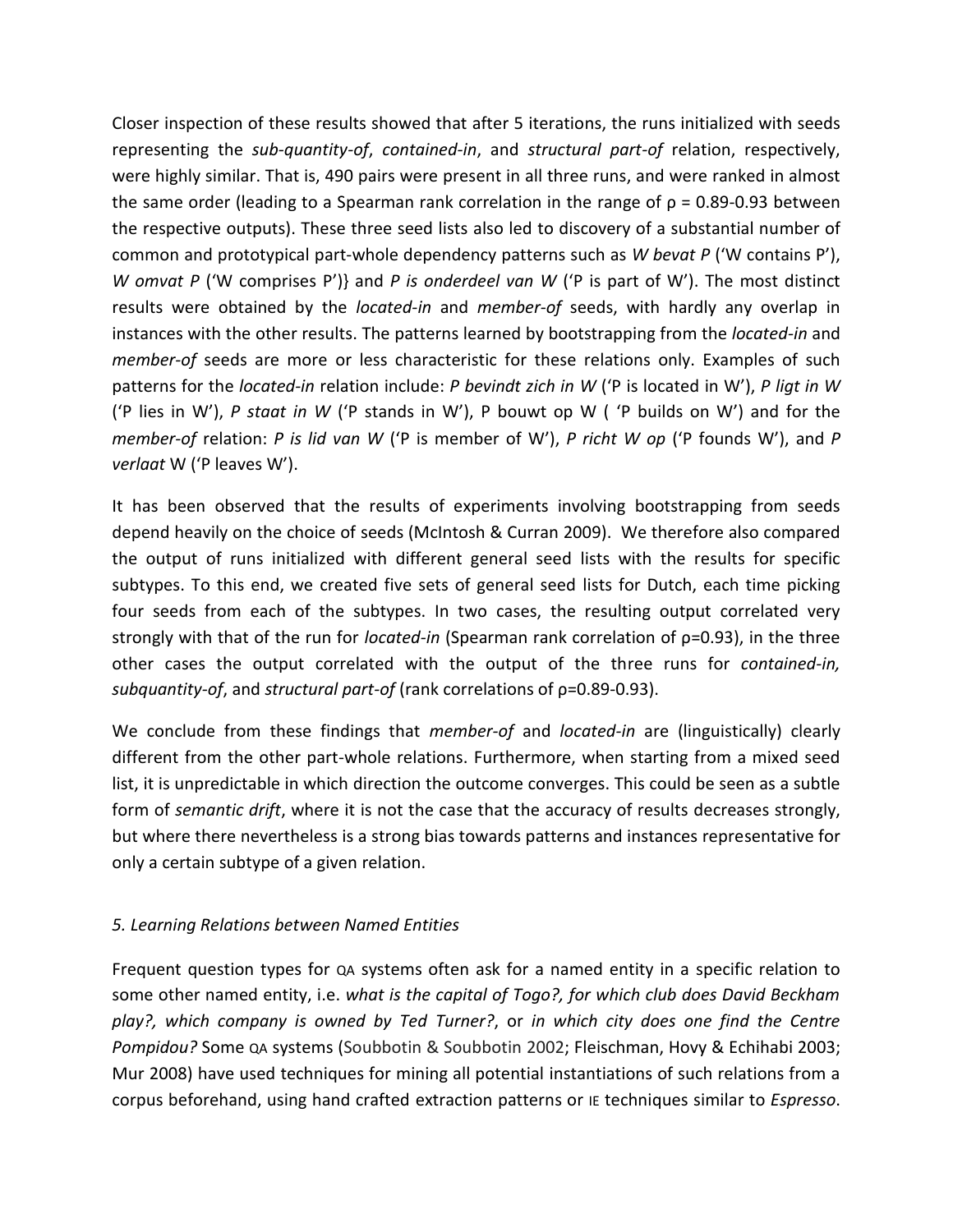In a second experiment, we concentrated on learning a number of such relations between named entities. As named entities are more diverse than nouns, and only a few pairs are expected to be highly frequent, we used the corpus composed of Wikipedia and a large collection of newspaper text described in section 3.1 (above).

We created seed lists (with 9-14 instance pairs) for the (*Dutch*) *politician - (Dutch) political party, soccer player -club, company - owner* and *institution - city* relations. The frequency of seed instances varied strongly, from 5 (*Carnegie Mellon Universiteit - Pittsburgh*) to 672 (*Concertgebouw - Amsterdam*). Results for the different relations are given in Table 4.

*Table 4 Accuracy (per iteration) for learning various relationships between named entities: politicianparty, soccer player - club, company - owner, and institute - city.*

|   | politics | soccer | owner | institute |
|---|----------|--------|-------|-----------|
|   | 0.971    | 0.358  | 0.355 | 0.732     |
|   | 1.000    | 0.299  | 0.286 | 0.698     |
| 3 | 0.977    | 0.247  | 0.299 | 0.698     |
| 4 | 0.978    | 0.274  | 0.315 | 0.490     |
| 5 | 0.938    | 0.325  | 0.337 | 0.321     |

The *politics* relation leads to very accurate results. The reason for this appears to be that there are a number of frequent, and non-ambiguous dependency patterns associated with this relation involving function names (i.e. *parliamentary group leader, member of parliament, opposition leader*, and *(vice) minister*).

For the *soccer* relation, results are much less accurate. Initially, the system acquires patterns that appear to be typical for the soccer relation, but which also admit for a good deal of ambiguity: *C(lub), club of P(layer), P plays for C, P is missing in C, P scores for C, P returns in C, P knows, from his period with C* but also the very general *P (C)* (where C is analyzed as a modifier of P). After a number of rounds, patterns are added that are clearly of lower quality: *P, trainer of C, C, the organisation of P, C, the thinktank of P* and very general: *P at C, P of C*. It should be noted that in some settings, even low accuracy results can be useful. Mur (2008), shows, for instance, that even an IE system that is tuned only for recall, and which achieves a meager accuracy of 1% for learning the *soccer player - club* relation, can contribute positively to the performance of a QA system. The reason for this somewhat surprising outcome is, we think, the fact that in a QA system one of the arguments of the relation is always given in the question, and second, that a QA system like *Joost* (Bouma et al. 2005) uses additional heuristics, such as the frequency with which an answer is found, to pick the most promising answer.

For the *owner* relation, the system learns patterns like *O(wner)* is owner of *C(company), O is the mother/holding company of C, O takes over C*, and *O controls C*. Some of the international instance pairs found by the system are *Stelios Haji-Ioannou - EasyJet, Mohammed Al Fayed -*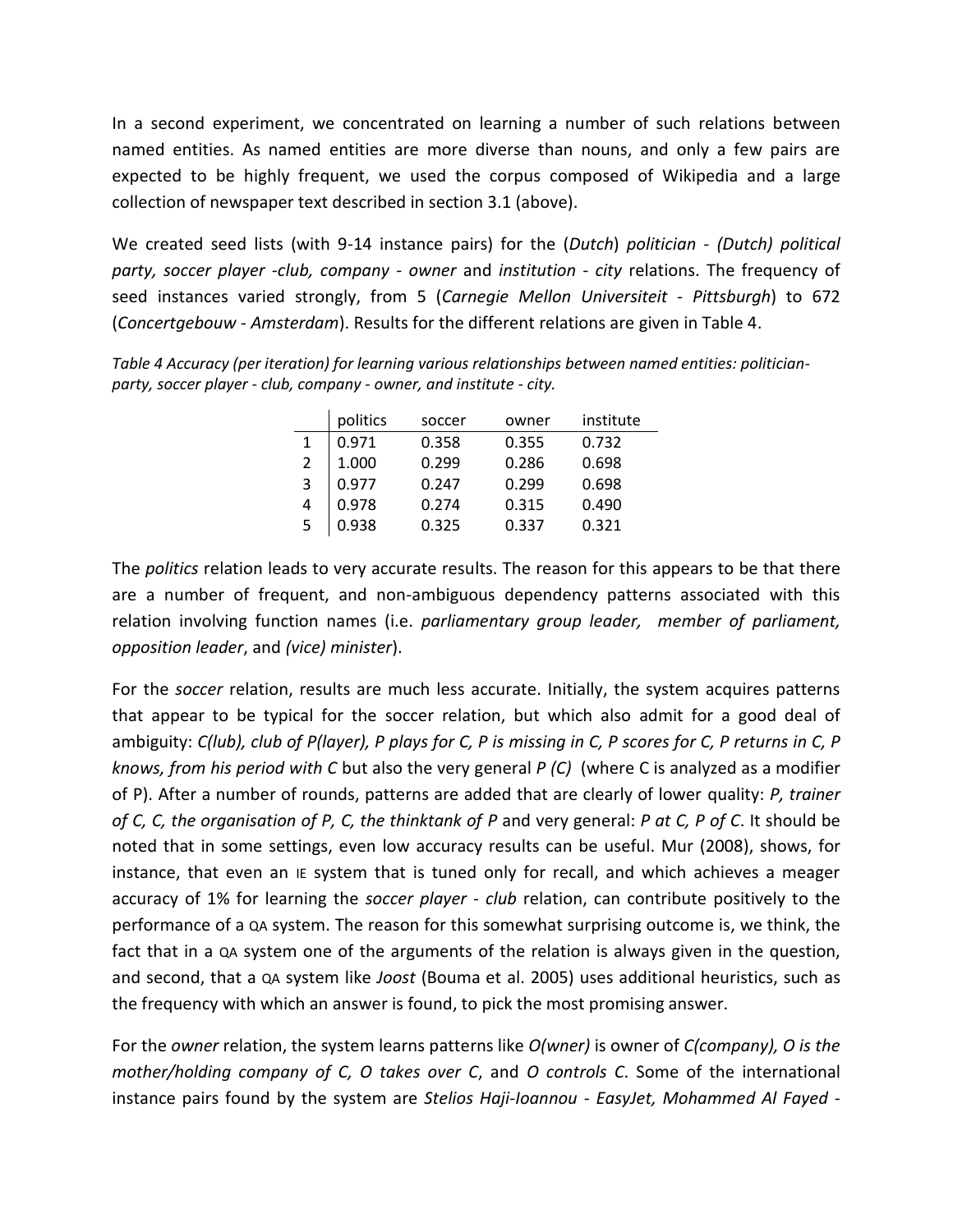*Harrods, Charles Saatchi - Saatchi & Saatchi, Ted Turner - CNN* and *Richard Branson - Virgin Atlantic*. However, the system also finds many pairs in which one of the arguments is a common noun, such as *Al-Fayed - department store* and *cable firm - MTV*. A similar situation arises with institutions. The system finds a reasonable number of correct instances. For the location *Paris*, for instance, no fewer than 37 institutions are found, some of which are: *Opéra Bastille, Musée du Louvre, Théâtre de l'Odéon, Centre Pompidou, Jeu de Paume, Palais des Congrès, Institut du Monde Arabe*} and *Maison Européenne de la Photographie*. However, many erroneous pairs involve a predicate, such as *consulate - Rio de Janeiro* or *cultural heritage - Bonaire*.

We experimented with two methods for improving accuracy. In both cases, we filter the results of the *Espresso* algorithm by imposing additional constraints on what counts as a reliable instance pair. For the *owner* and *institutions* relation it seems most important to ensure that both arguments are proper names. As we did not preserve part of speech tags in our dependency patterns (so as to avoid spurious variation), the system has no means to learn that patterns apply to proper nouns only. As a simple remedy, we require that both arguments of an instance pair must start with an upper case letter.

For the soccer relation, the problem is that the quality of the learned patterns decreases, which leads to more incorrect instance pairs being ranked high, which in turn leads to even lower quality patterns.

McIntosh & Curran (2009) observe a similar problem when trying to learn biomedical terms within a given semantic class. They propose to use distributional similarity to reduce the effect of *semantic drift*. New candidates are ranked higher if they are distributionally more similar to terms learned early (i.e. terms that are more likely to be correct) than to terms learned later.

We applied distributional similarity to filter unlikely instance pairs. We used the thesaurus described in van der Plas and Bouma (2005) and van der Plas (2008) to find distributionally similar terms. The thesaurus was built using the same 700M word parsed corpus we used in our IE experiments. For each noun and proper name, the syntactic context (the lexical head on which the nominal is dependent, and its syntactic relation) was stored in a feature-vector. Counts were weighted using pointwise mutual information (Church & Hanks 1990). Two nominals are distributionally similar if the distance between their vectors is small, according to the cosine-metric. The twenty most similar terms for keywords *Bayern München* and *David Beckham*, for instance, are:

(7) a. *Bayern München*: Borussia Dortmund, AC Milan, Juventus, Real Madrid, Manchester United, Chelsea, Lazio Roma, Celtic, Arsenal, AS Roma, Glasgow Rangers, Bayer Leverkusen, Olympique Marseille, Anderlecht, Inter, Lazio, Liverpool, Werder Bremen, Galatasaray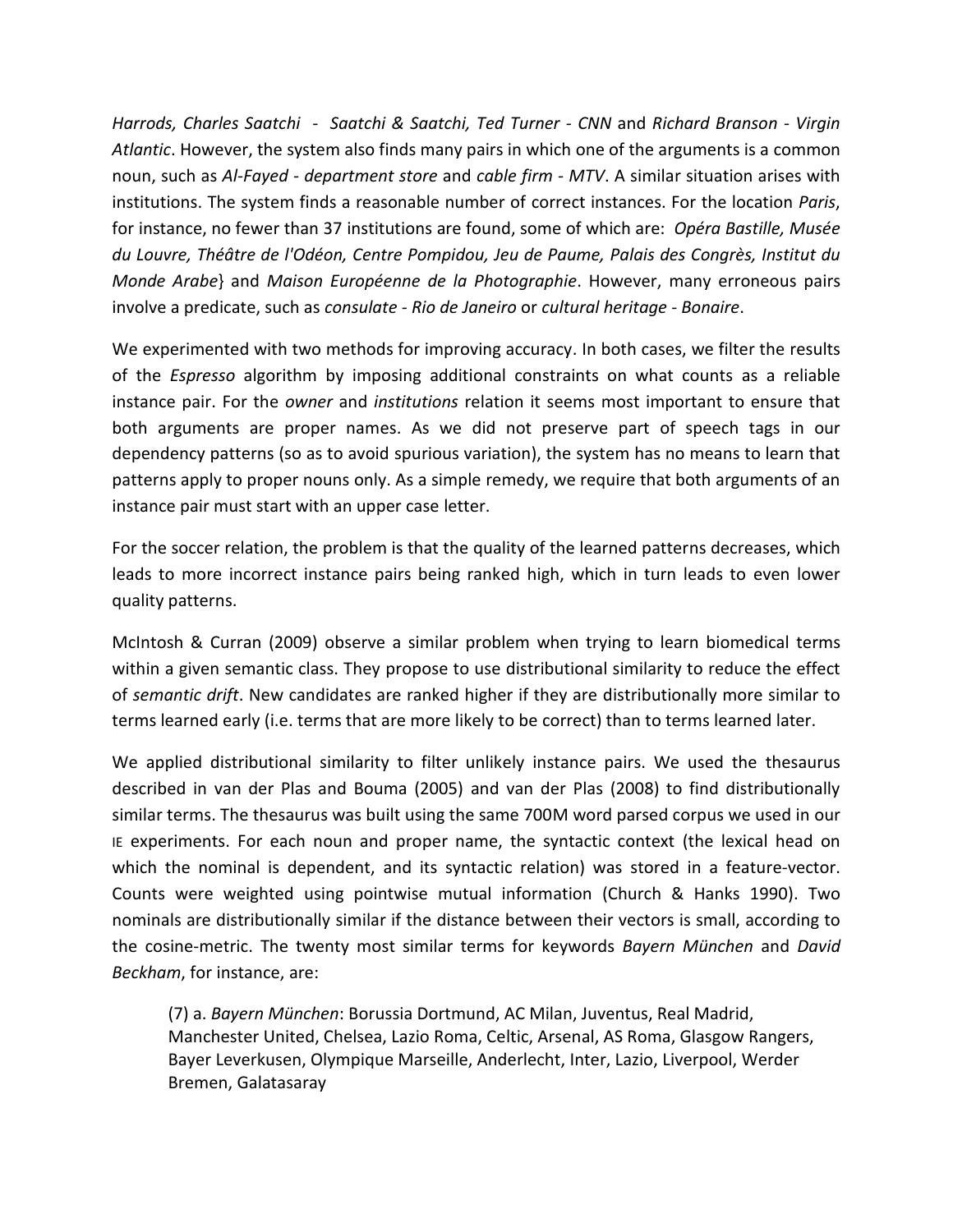b. *David Beckham*: Roy Keane, Zinedine Zidane, Michael Owen, Ryan Giggs, Alan Shearer, Paul Scholes, Beckham, Raúl, Luis Figo, Diego Maradona, Andy Cole, Eric Cantona, Figo, Zidane, Ronaldo, Raul, Rivaldo, Jaap Stam, Romario

Van der Plas (2008) reports results for several alternative methods, and shows that combining mutual information and cosine gives the best results in terms of coverage and accuracy when evaluating against Dutch WordNet (Vossen 1998).

For filtering, we used the 100 most similar words for each noun or proper name that was found at least 10 times in the corpus. The filter works by accepting only new instance pairs for which each argument is distributionally similar to the corresponding argument of at least one of seeds or a previously found instance pair. In particular, a pair *Figo - Barcelona* is only accepted if the list of similar names for *Figo* contains at least one name which is also the first argument of a previously seen instance pair, or when the list of similar items for a first argument in a previously seen instance pair contains the name *Figo*, and similarly for the second argument *Barcelona*. Note that if a term *T* is among the *N* most similar terms of *T*', it is not necessarily the case that *T'* is among the *N* most similar terms of *T*.

| Table 5 Accuracy per iteration for learning the owner and institution relation using the upper case filter, |  |
|-------------------------------------------------------------------------------------------------------------|--|
| and for learning the soccer relation using the distributional similarity filter.                            |  |
|                                                                                                             |  |

|   | Owner     |       |          |       | Institution |       |     | Soccer   |     |           |     |          |  |
|---|-----------|-------|----------|-------|-------------|-------|-----|----------|-----|-----------|-----|----------|--|
|   | no filter |       | filtered |       | no filtered |       |     | filtered |     | no filter |     | filtered |  |
|   | N         | Acc   | N        | Acc   | N           | Acc   | N   | Acc      | N   | Acc       | N   | Acc      |  |
| 1 | 107       | 0.355 | 45       | 0.844 | 112         | 0.732 | 93  | 0.882    | 109 | 0.358     | 40  | 0.650    |  |
| 2 | 210       | 0.286 | 70       | 0.829 | 212         | 0.698 | 168 | 0.881    | 211 | 0.299     | 74  | 0.527    |  |
| 3 | 311       | 0.299 | 108      | 0.824 | 311         | 0.698 | 242 | 0.897    | 312 | 0.247     | 88  | 0.375    |  |
| 4 | 409       | 0.315 | 150      | 0.853 | 412         | 0.490 | 278 | 0.723    | 412 | 0.274     | 176 | 0.409    |  |
| 5 | 501       | 0.872 | 195      | 0.872 | 514         | 0.321 | 291 | 0.560    | 511 | 0.325     | 290 | 0.452    |  |

Table 5 shows the results for the system with and without filtering. We give both the accuracy and the number of instances that remained after filtering (*N*). The upper case filter leads to an increase in accuracy of around 50% for the *owner* relation and 20% for the *institution* relation. One might argue that this increase in accuracy is only due to the fact that fewer elements are acquired per iteration. However, if we compare the accuracy of the second round without filtering (210 pairs) with that of the 5th round with filtering (195 pairs).<sup>3</sup> we still see that accuracy has gone up by almost 60%. The situation is a bit less clear for the *institution* relation, where the third iteration with filtering (242 pairs) is 20% more accurate than the second

 $\overline{\phantom{a}}$ 

<sup>3</sup> The number of pairs per iteration in the system without filtering bootstrapped with *S* seeds is *100N + S*. We evaluate only on pairs not present in the seed list. This is why the number of instances given per iteration does not always go up with 100 exactly.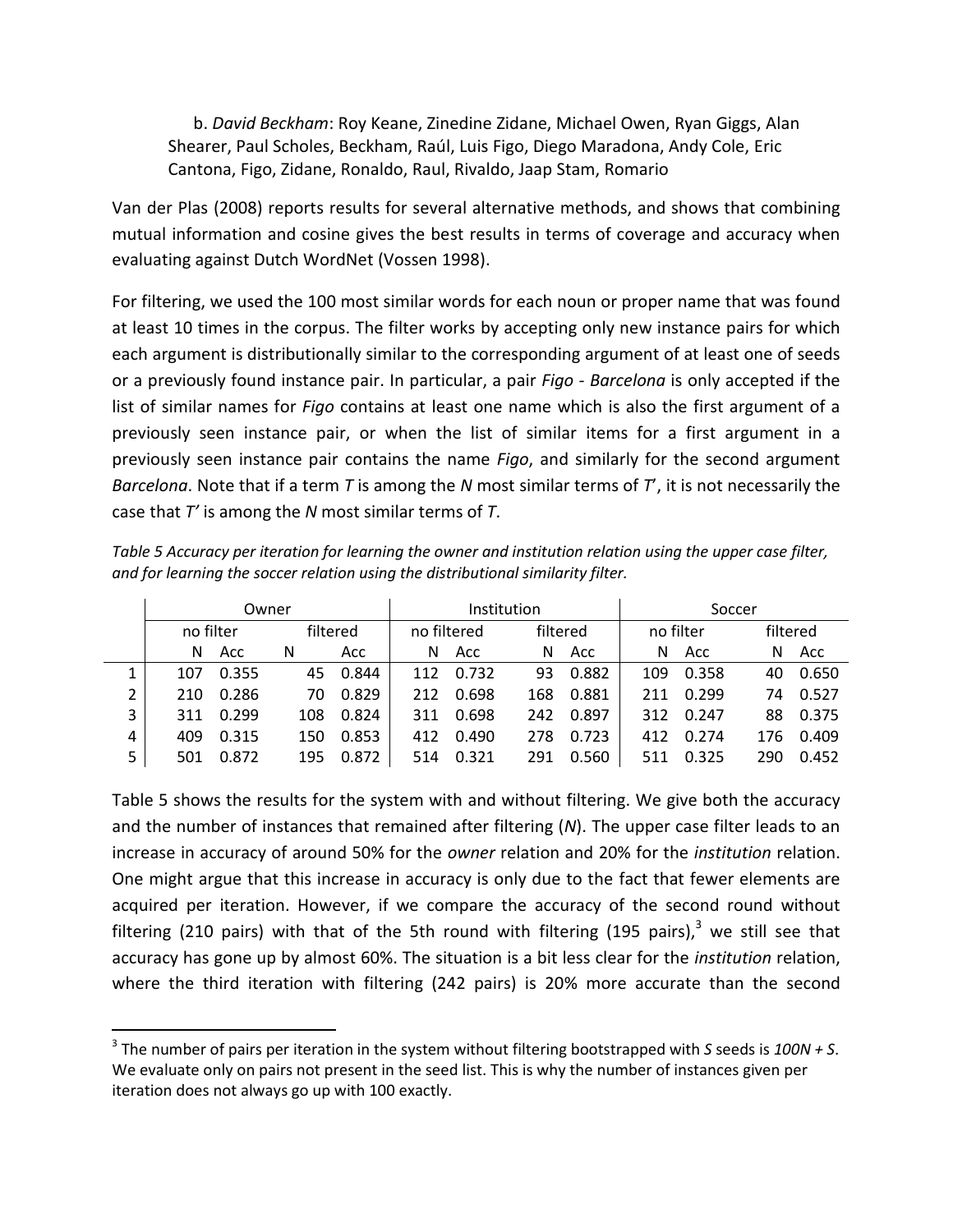iteration without filtering (211 pairs), but where the fifth iteration with filtering (291 instances) is 13% less accurate than the third iteration without filtering (311 pairs). This suggests that the upper case filter by itself may not be sufficient, if the quality of the patterns has deteriorated too much.

For the *soccer* relation, we used distributional similarity as a filter. Accuracies per iteration increase by 13-30%. If we compare the 5th iteration of the system with filter (290 pairs) with the 2nd (211 pairs) or 3rd (312 pairs) iteration of the unfiltered results, we still see an increase in accuracy of 16 and 21%, respectively.

# *6. Conclusion*

In this paper, we have shown that the *Espresso* algorithm can be used to perform IE on parsed corpora, using dependency paths instead of surface strings as extraction patterns. In particular, we argue that available corpora are large enough to obtain interesting and accurate results. In two experiments, we investigated both the possibility of learning a very general, taxonomic, relation (*part-whole*) and the possibility of learning narrowly defined relations between named entities. The first type of relation is representative for work that aims at (semi-)automatically extending wordnets or other taxonomic resources, while the second type of relation can be used as a component in automatic QA systems.

Except for normalizing patterns involving an embedded conjunction, we extracted dependency paths from dependency trees without applying any rules that might be useful for the IE process. In our QA system for Dutch, the set of dependency triples (i.e. dependency paths of length 1) for a given sentence is automatically expanded with additional triples that deal with appositions, coordination, relative clauses, passives (Bouma, Mur & van Noord 2005), adjectival forms of geographical names, and compounds such as *Fiat-topman (Fiat director)* (i.e., where the first element is a name) are decomposed. Xu, Uszkoreit & Li (2007) observe that many IE methods tend to ignore the information in non-verbal patterns, such as *the 2005 Nobel Peace Prize*. The example above illustrates that for compounding languages such as Dutch and German, one also needs to take into account patterns that arise from decompounding to learn, for instance, the *director - company* relation.

While filtering on the basis of distributional similarity worked well for the *soccer player - club* relation, it turned out to be too restrictive for the other relations between named entities. This suggests that other methods for combining distributional similarity and the scores assigned by *Espresso* should be explored. Another option would be to cluster similar names and to filter on the basis of (reasonably large) clusters of names.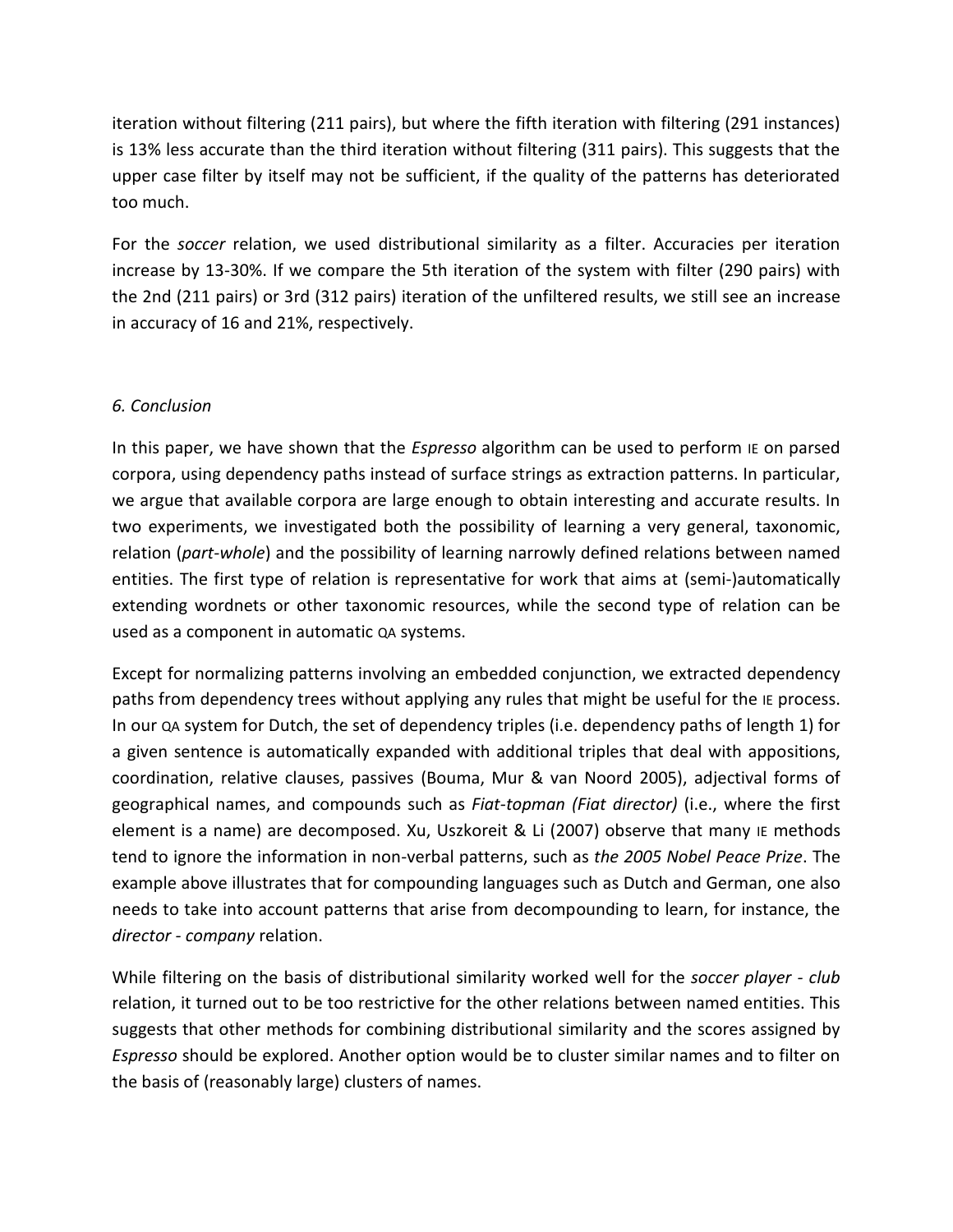#### *References*

- Berland, M., & Charniak, E. (1999). Finding parts in very large corpora. *Proceedings of the 37th annual meeting of the Association for Computational Linguistics on Computational Linguistics*, 57-64.
- Bouma, G., Fahmi, I., Mur, J. van Noord, G. van der Plas, L. & Tiedeman, J. (2005). Linguistic knowledge and question answering. *Traitement Automatique des Langues*, 46(2), 15-39.
- Bouma, G., Mur, J. & van Noord, G. (2005). Reasoning over dependency relations for QA. In: F. Benamara and P. Saint-Dizier (eds.), *Proceedings of the IJCAI workshop on Knowledge and Reasoning for Answering Questions* (KRAQ), Edinburgh, 15-21.
- Briscoe, T. & Carroll, J. (2002). Robust accurate statistical annotation of general text. *Proceedings of the 3rd International Conference on Language Resources and Evaluation*, 1499-1504.
- Church, K. W. & Hanks, P. (1990). Word association norms, mutual information and lexicography. *Computational Linguistics*, 16(1), 22-29.
- Fahmi, I. (2009). Automatic Term and Relation Extraction for Medical Question Answering Systems. Ph.D. thesis, University of Groningen.
- Fleischman, M., Hovy, E. & Echihabi, A. (2003). Off-line strategies for online question answering: Answering questions before they are asked. *Proc. 41st Annual Meeting of the Association for Computational Linguistics*, 1-7, Sapporo, Japan.
- Girju, R., Badulescu, A. & Moldovan, D. (2006). Automatic discovery of part-whole relations. *Computational Linguistics*, 32(1), 83-135.
- Jijkoun, V., Mur, J. & de Rijke, M. (2004). Information extraction for question answering: Improving recall through syntactic patterns. *Proceedings of the 20th International Conference on Computational Linguistics*, 1284-1290, Geneva.
- Keet, C.M. (2006). Part-whole relations in object-role models. In *On the Move to Meaningful Internet Systems 2006: OTM 2006 Workshops*, Berlin & Heidelberg: Springer Lecture Notes in Computer Science. 1118-1127.
- Kizito, J., Fahmi, I., Tjong Kim Sang, E., Nerbonne, J. & Bouma, G. (2009) Computational Linguistics and History of Science. In: Dibattista, L. (ed.) *Storia della Scienza e Linguistica Computationale* (History of Science and Computational Linguistics), Milan: FrancoAngeli, 55-73
- Lin, D. (2003). Dependency-based evaluation of MINIPAR. In: Abeille, A. (ed.) *Treebanks: building and using parsed corpora*, 317-329.
- Lin, D. & Pantel, P. (2001). Discovery of inference rules for question answering. *Natural Language Engineering*, 7, 343-360.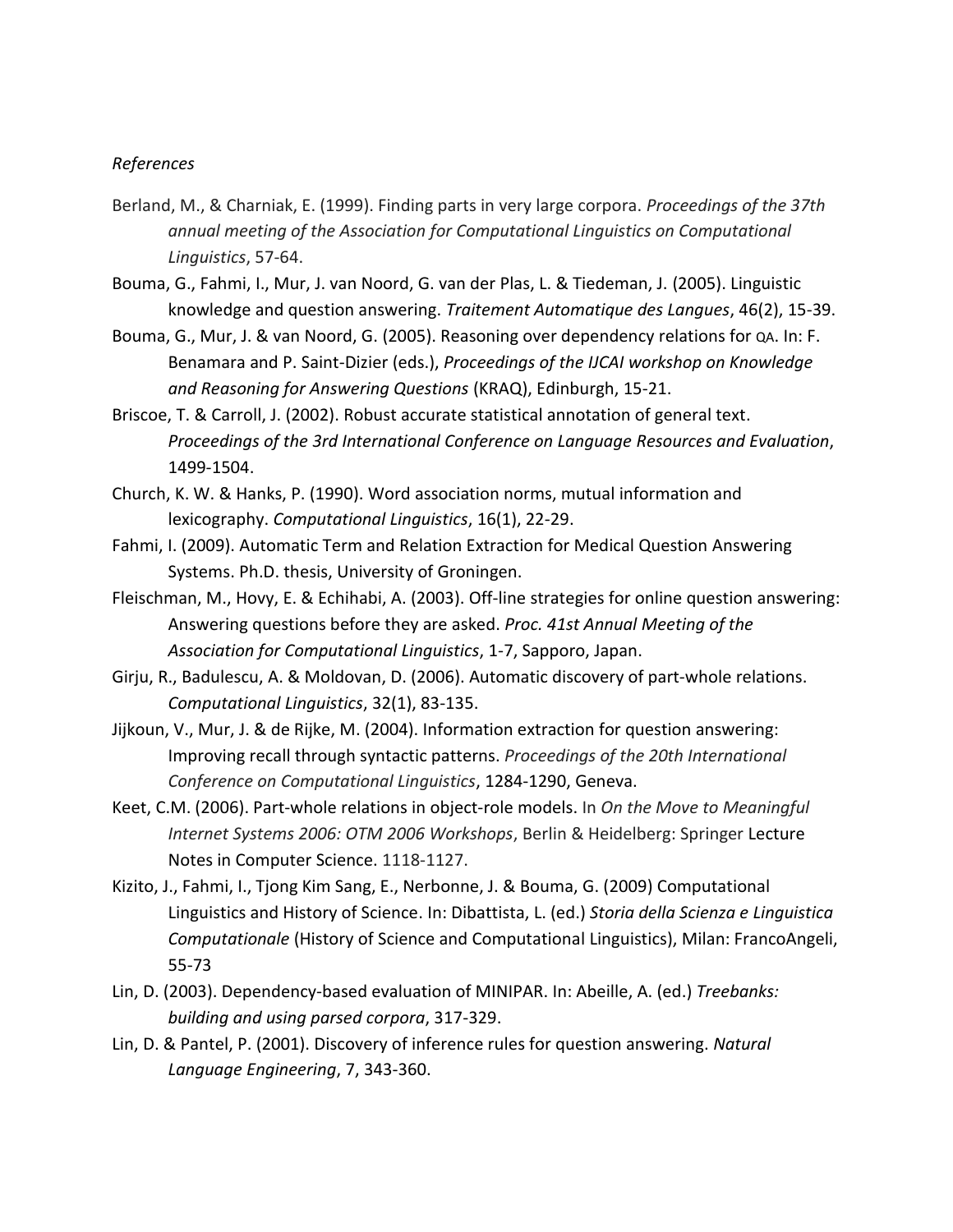- McCarthy, D., Koeling, R., Weeds, J. & Carroll, J. (2007). Unsupervised acquisition of predominant word senses. *Computational Linguistics*, 33(4), 553-590.
- McIntosh, T. & Curran, J.R. (2009). Reducing semantic drift with bagging and distributional similarity. *Proceedings of the Joint Conference of the 47th Annual Meeting of the ACL and the 4th International Joint Conference on Natural Language Processing of the AFNLP*. 396-404.
- Mur, J. (2008). *Off-line Answer Extraction for Question Answering*. Ph.D. thesis, University of Groningen.
- Ordelman, R., deJong, F., van Hessen, A. & Hondorp, H. (2007). TWNC: a multifaceted Dutch news corpus. *ELRA Newsletter*, 12(3/4), 4-7.
- Padó, S., & Lapata, M. (2007). Dependency-based construction of semantic space models. *Computational Linguistics 33*(2), 161-199.
- Pantel, P., Ravichandran, D., & Hovy, E. (2004). Towards terascale knowledge acquisition. *Proceedings of the 20th international conference on Computational Linguistics*, 771-777.
- Pantel, P., & Pennacchiotti, M. (2006). Espresso: Leveraging generic patterns for automatically harvesting semantic relations. *Proceedings of the 21st International Conference on Computational Linguistics and the 44th annual meeting of the Association for Computational Linguistics*, 113-120.
- Pollard, C. & Sag, I.A. (1994). *Head-driven phrase structure grammar*. Stanford, USA: Center for the Study of Language and Information.
- Prins, R., & Van Noord, G. (2001). Unsupervised POS-Tagging Improves Parsing Accuracy and Parsing Efficiency. In *IWPT: International Workshop on Parsing Technologies*.
- Snow, R., Jurafsky, D. & Ng., A.Y. (2005). Learning syntactic patterns for automatic hypernym discovery. *Proc. of the 17th Annual Conference on Neutral Information Processing Systems*. 1297-1304.
- Soubbotin, M. M., & Soubbotin, S. M. (2002). Use of Patterns for Detection of Likely Answer Strings: A Systematic Approach. *TREC* 11.
- Stevenson, M., & Greenwood, M. A. (2009). Dependency pattern models for information extraction. *Research on Language and Computation 7*(1), 13-39.
- Tjong Kim Sang, E., Bouma, G., & de Rijke, M. (2005). Developing offline strategies for answering medical questions. *Proceedings of the AAAI-05 Workshop on Question Answering in Restricted Domains, Pittsburgh, PA, USA.* 41-45.
- Van der Plas, L. (2008). *Automatic lexico-semantic acquisition for question answering*. Ph.D. thesis, University of Groningen.
- Van Der Plas, L., & Bouma, G. (2005). Automatic acquisition of lexico-semantic knowledge for QA. *Proceedings of the IJCNLP workshop on Ontologies and Lexical Resources*, 76-84.
- Van Noord, G. (2004). Error mining for wide-coverage grammar engineering. In *Proceedings of the 42nd Annual Meeting on Association for Computational Linguistics,* 446-453.